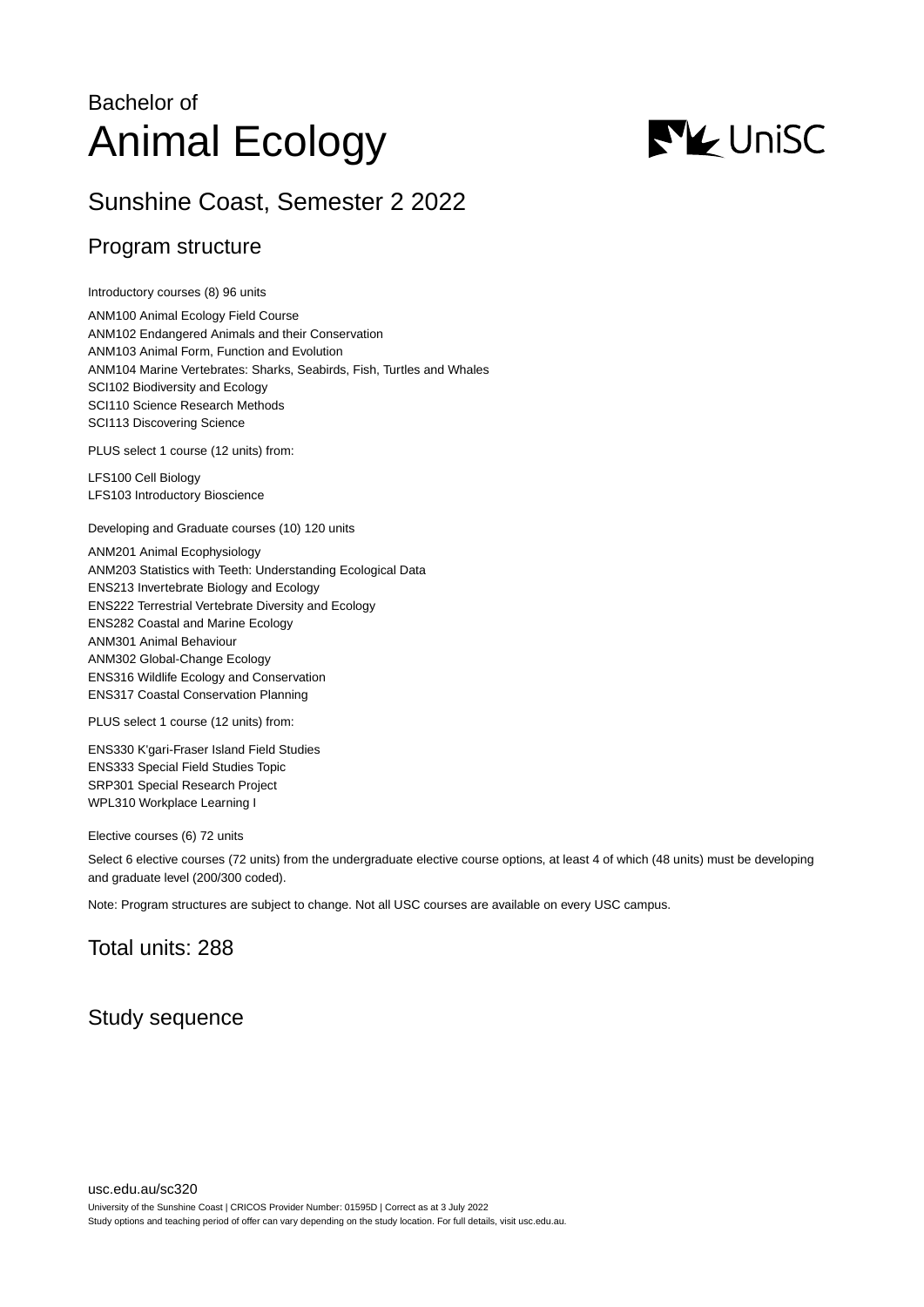#### Year 1

#### Semester 2

| <b>COURSE</b>                                                            | SEMESTER OF OFFER<br>(SUNSHINE COAST) | <b>UNITS</b>      | <b>REQUISITES</b>                                                                                                  |
|--------------------------------------------------------------------------|---------------------------------------|-------------------|--------------------------------------------------------------------------------------------------------------------|
| ANM103 Animal Form, Function and Evolution                               | • Semester 2                          | 12                | Pre:<br>Enrolled in Program SC012,<br>ED112, UC103, SC107, SC201,<br>SB303, SC301, SC320, SB301,<br>SC319 or SA301 |
| ANM104 Marine Vertebrates: Sharks, Seabirds,<br>Fish, Turtles and Whales | • Semester 2                          | $12 \overline{ }$ | Pre:<br>Enrolled in Program SC012,<br>SC107, SC316, SC319, SC320,<br>SB303, ED112, ED312, ED315<br>or UC103        |
| SCI102 Biodiversity and Ecology                                          | • Semester 2                          | 12                | Anti:<br><b>ENS102</b>                                                                                             |
| SCI110 Science Research Methods                                          | • Semester 1, Semester 2              | 12                | Anti:<br>SCI201 or CPH261                                                                                          |

Semester 1

| <b>COURSE</b>                                       | <b>SEMESTER OF OFFER</b><br>(SUNSHINE COAST) | <b>UNITS</b>      | <b>REQUISITES</b>                                                            |
|-----------------------------------------------------|----------------------------------------------|-------------------|------------------------------------------------------------------------------|
| ANM100 Animal Ecology Field Course                  | • Semester 1                                 | $12 \overline{ }$ | Pre:<br>Enrolled in Program SC012,<br>AB101, SC107, SB303 or<br>SC320        |
| ANM102 Endangered Animals and their<br>Conservation | • Semester 1                                 | 12                | Pre:<br>Enrolled in Program SC012,<br>AB101, ED112, SC107, SB303<br>or SC320 |
| LFS100 Cell Biology                                 | • Semester 1                                 | 12                | Anti:<br>SCI103 or LFS101 or LFS103.                                         |
| SCI113 Discovering Science                          | • Semester 1                                 | 12                |                                                                              |

#### Year 2

#### Semester 2

| <b>COURSE</b>                                                  | SEMESTER OF OFFER<br>(SUNSHINE COAST) | <b>UNITS</b> | <b>REQUISITES</b>                                      |
|----------------------------------------------------------------|---------------------------------------|--------------|--------------------------------------------------------|
| ANM201 Animal Ecophysiology                                    | • Semester 2                          | 12           | Pre:<br>ANM103 and enrolled in<br>Program SB303, SC320 |
| ANM203 Statistics with Teeth: Understanding<br>Ecological Data | • Semester 2                          | 12           | Pre:<br>SCI110 or BUS101                               |
| <b>ENS222 Terrestrial Vertebrate Diversity and</b><br>Ecology  | • Semester 2                          | 12           | Pre:<br><b>SCI102</b>                                  |

#### [usc.edu.au/sc320](https://www.usc.edu.au/sc320)

University of the Sunshine Coast | CRICOS Provider Number: 01595D | Correct as at 3 July 2022 Study options and teaching period of offer can vary depending on the study location. For full details, visit usc.edu.au.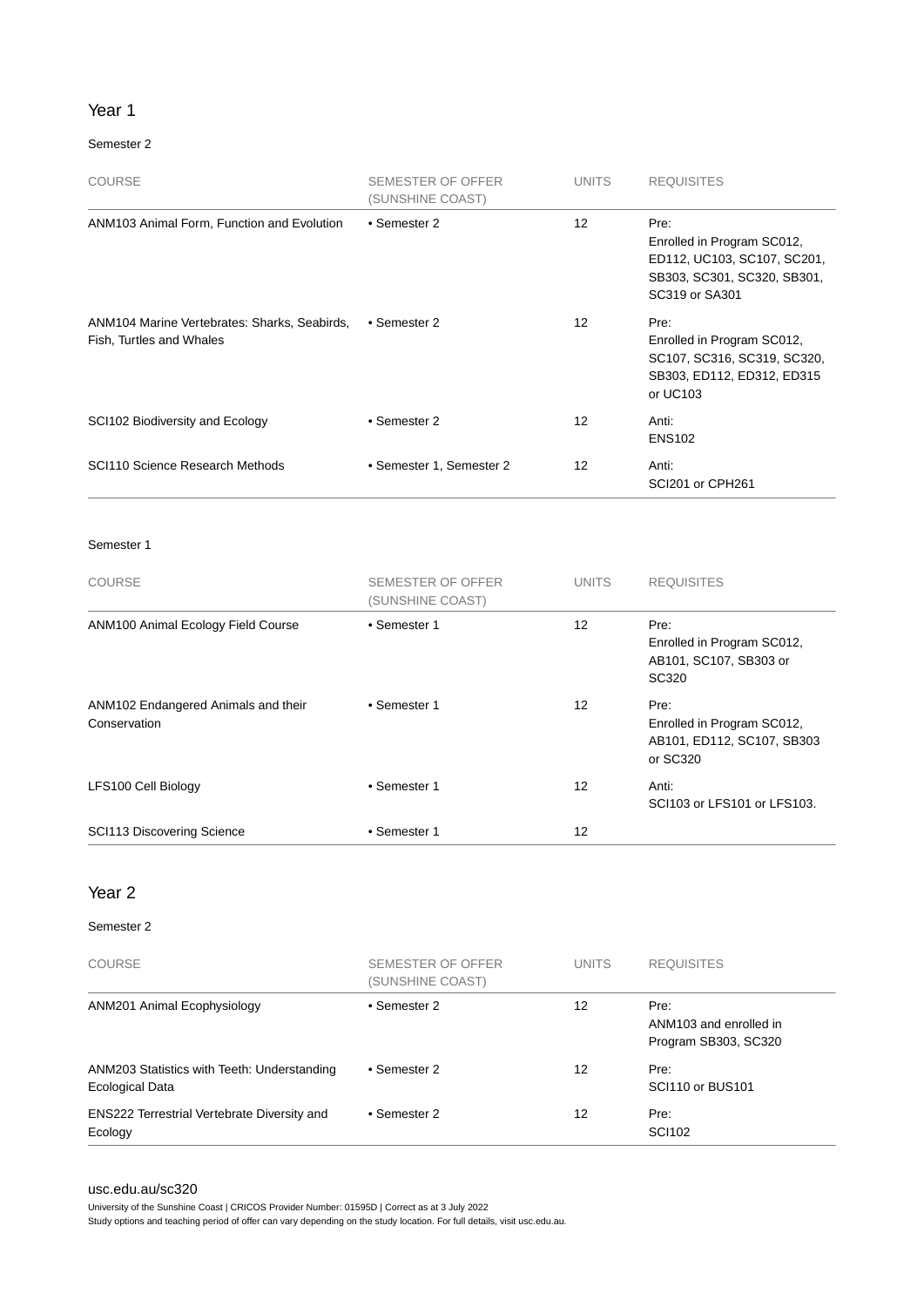#### PLUS select 1 elective course from the undergraduate elective course options.

#### Semester 1

| <b>COURSE</b>                                  | SEMESTER OF OFFER<br>(SUNSHINE COAST) | <b>UNITS</b> | <b>REQUISITES</b>                  |
|------------------------------------------------|---------------------------------------|--------------|------------------------------------|
| <b>ENS213 Invertebrate Biology and Ecology</b> | • Semester 1                          | 12           | Pre:<br>SCI102                     |
| <b>ENS282 Coastal and Marine Ecology</b>       | • Semester 1                          | 12           | Pre:<br>SCI110 or SCI102 or ANM104 |

PLUS select 1 elective course from the undergraduate elective course options.

PLUS select 1 developing or graduate level (200/300 coded) elective course from the undergraduate elective course options.

#### Year 3

Semester 2

| <b>COURSE</b>                | SEMESTER OF OFFER<br>(SUNSHINE COAST) | <b>UNITS</b> | <b>REQUISITES</b>         |
|------------------------------|---------------------------------------|--------------|---------------------------|
| ANM301 Animal Behaviour      | • Semester 2                          | 12           | Pre:<br>ANM201 and ANM203 |
| ANM302 Global-Change Ecology | • Semester 2                          | 12           | Pre:<br>ANM201 and ANM203 |

#### PLUS select 1 course from:

| <b>COURSE</b>                             | SEMESTER OF OFFER<br>(SUNSHINE COAST)                        | <b>UNITS</b> | <b>REQUISITES</b>                                         |
|-------------------------------------------|--------------------------------------------------------------|--------------|-----------------------------------------------------------|
| ENS330 K'gari-Fraser Island Field Studies | • Session 8                                                  | 12           | Pre:<br>Course Coordinator consent<br>required and SCI110 |
| <b>ENS333 Special Field Studies Topic</b> | • Session 5, Session 7                                       | 12           | Pre:<br>Course Coordinator Consent<br>Required            |
| <b>SRP301 Special Research Project</b>    | • Session 8, Semester 1, Semester<br>2                       | 12           | Pre:<br><b>Course Coordinator Consent</b><br>Required.    |
| WPL310 Workplace Learning I               | • Session 1, Session 5, Session 8,<br>Semester 1, Semester 2 | 12           | Pre:<br><b>Course Coordinator Consent</b><br>Required     |

PLUS select 1 developing or graduate level (200/300 coded) elective course from the undergraduate elective course options.

#### Semester 1

| <b>ENS316 Wildlife Ecology and Conservation</b> | • Semester 1                          | 12           | Pre:              |  |
|-------------------------------------------------|---------------------------------------|--------------|-------------------|--|
| <b>COURSE</b>                                   | SEMESTER OF OFFER<br>(SUNSHINE COAST) | <b>UNITS</b> | <b>REQUISITES</b> |  |

University of the Sunshine Coast | CRICOS Provider Number: 01595D | Correct as at 3 July 2022

Study options and teaching period of offer can vary depending on the study location. For full details, visit usc.edu.au.